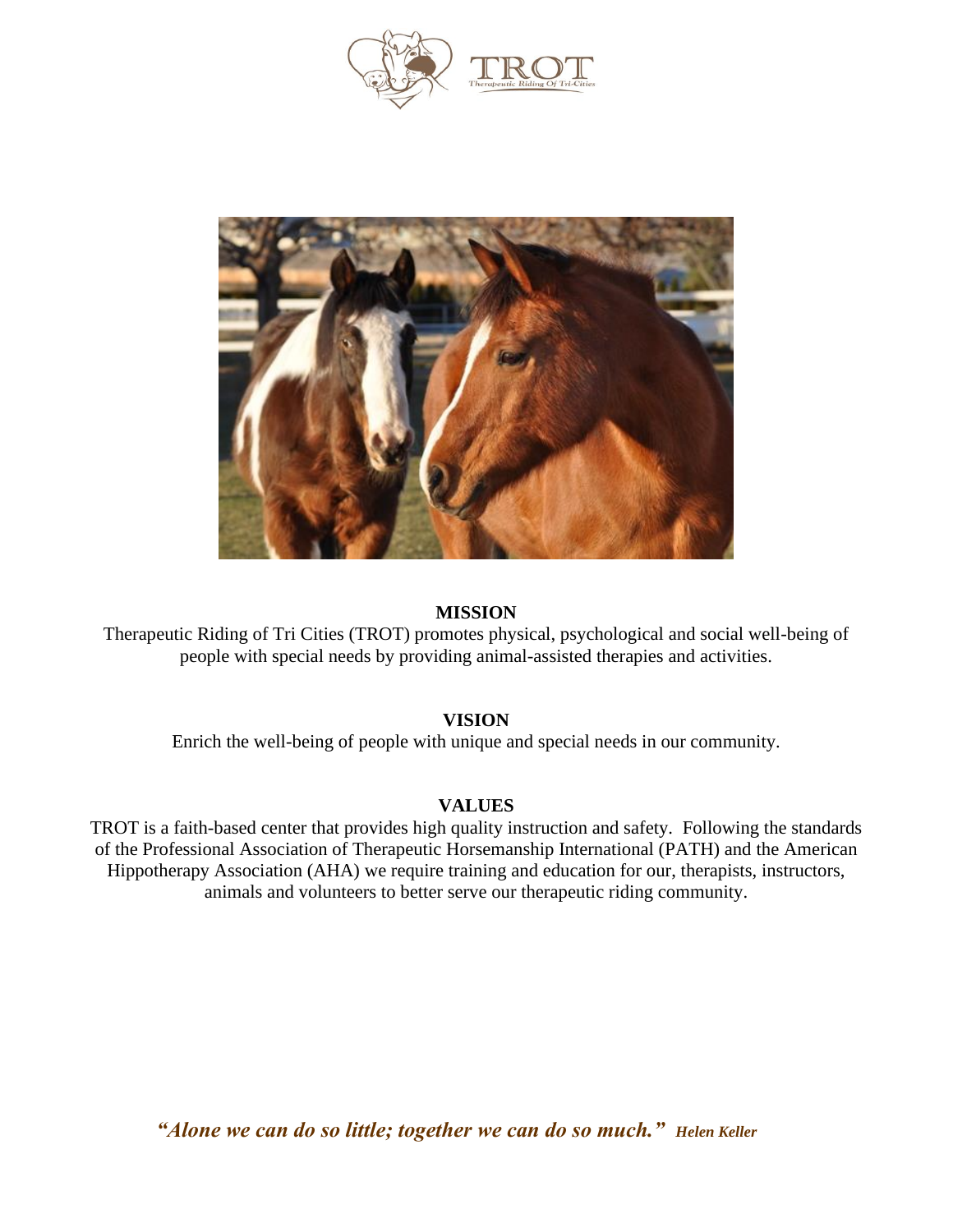# **HORSE CARE AND HANDLING**

# **APPROACH YOUR HORSE**

When approaching a horse always consider the horse's limited field of vision. A horse cannot see directly behind or in front without moving his head.

- Approach your horse at the shoulder or as near the neck as possible so that he can see you.
- Speak softly and call the horse's name as you approach because your horse may be asleep. Extend your hand and pat him on the neck or shoulder.



# **HALTER YORU HORSE**

The halter and lead rope help you to lead and tie your horse. Lead ropes are attached with a clip or snap to a ring on the halter. The halter is designed to fit comfortably on the horse's head so that you can control your horse as you lead or tie him.

It is a good idea to have the halter and lead rope ready to use when you go to catch a horse. Many people like to have the lead rope already attached to the halter, carrying them together as they approach the horse.

To place the halter on your horse, you will need to stand at the left side of the horse. Most halters fasten on the left side.

- Stand between the horse's shoulder and head. Talk to your horse while stroking or patting him to let him know you are a friend.
- Slide the halter up over his muzzle on to the horse's head. The long strap (crown piece) should come across the horse's head right behind the ears, toward you. It should now be easy to fasten.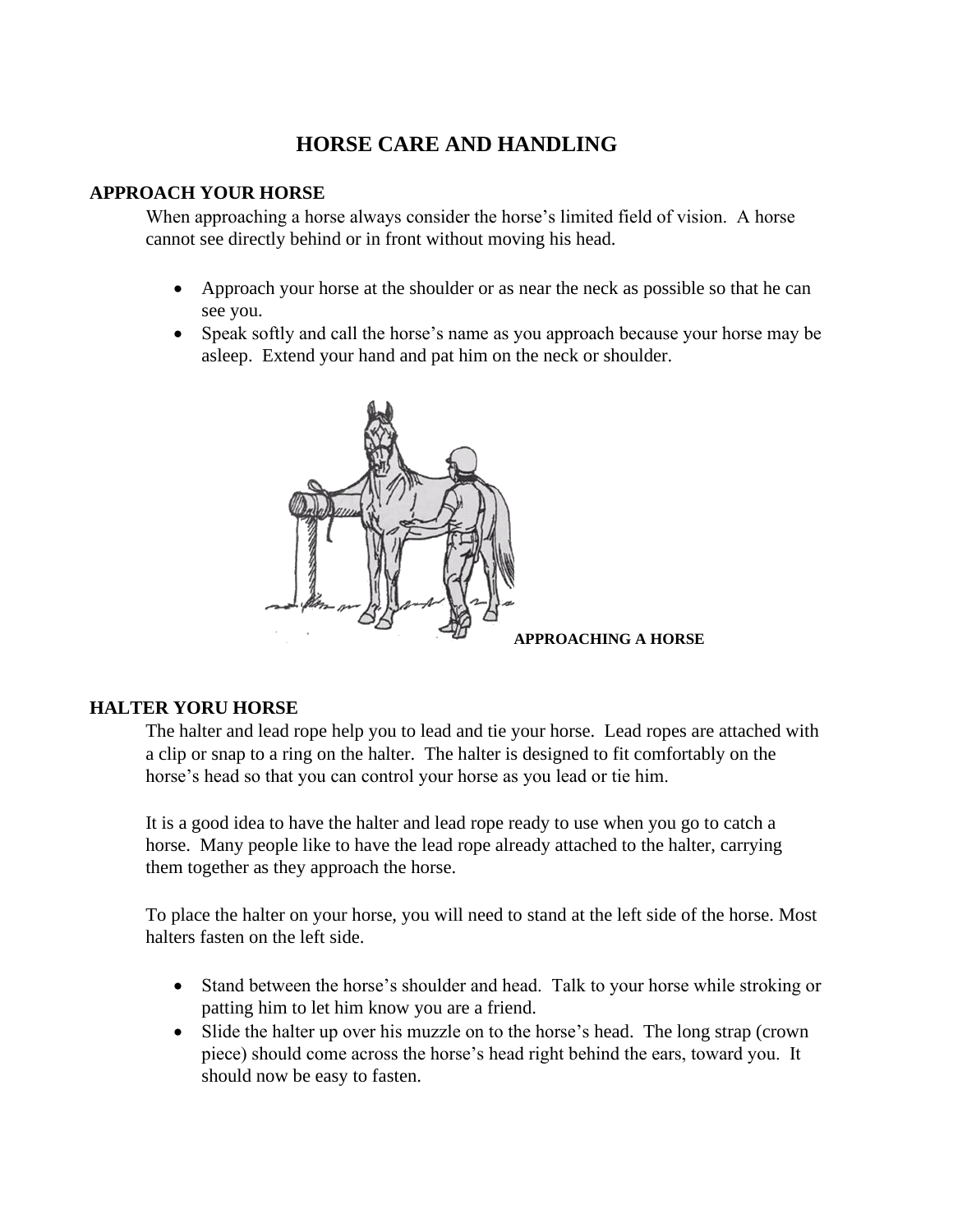Some people like to wrap the lead rope around the horse's neck before putting the halter on. This places it out of the way and lets the horse know it is caught.

# **HOW TO FIT A HALTER**

The halter should fit comfortably and securely on the horse's head. It should not be too tight as to put pressure on his face, but not so loose that it could catch on something or let him get a foot caught. Horses like to scratch their heads with a foot.

To properly adjust the halter on the horse, work the halter up his face until the rings or knots on the side of the halter are just below the horse's cheek bones and then fasten. (Your instructor will show you where the check bones are). Make sure the nose band of the halter is well above his nostrils to protect the delicate bones and cartilage of his nose.



#### **PLACING A HALTER ON YOUR HORSE'S HEAD**

# **LEAD YOUR HORSE**

When leading a horse with a halter and lead rope or a bridle, the procedure is the same. You should be on your horse's left, between his head and shoulder.

- If single reins are used and not tied together, be sure to remove both reins from the horse's neck.
- If the reins are tied or buckled, bring them gently over the horse's head.
- Place your right hand about six inches from the halter or bit, holding the lead rope or reins together, being careful not to put pressure on the bit.
- Never hold on to the halter or any part of the bridle other than the reins. The halter and bridle do not give you control of your horse if he pulls away.
- Hold the excess reins or rope with the left hand. If the reins are very long, double the excess back and forth until they are short enough to hold.

Looping the excess reins or rope around your hand could be very dangerous if the horse, for any reason, decides to jump away from you.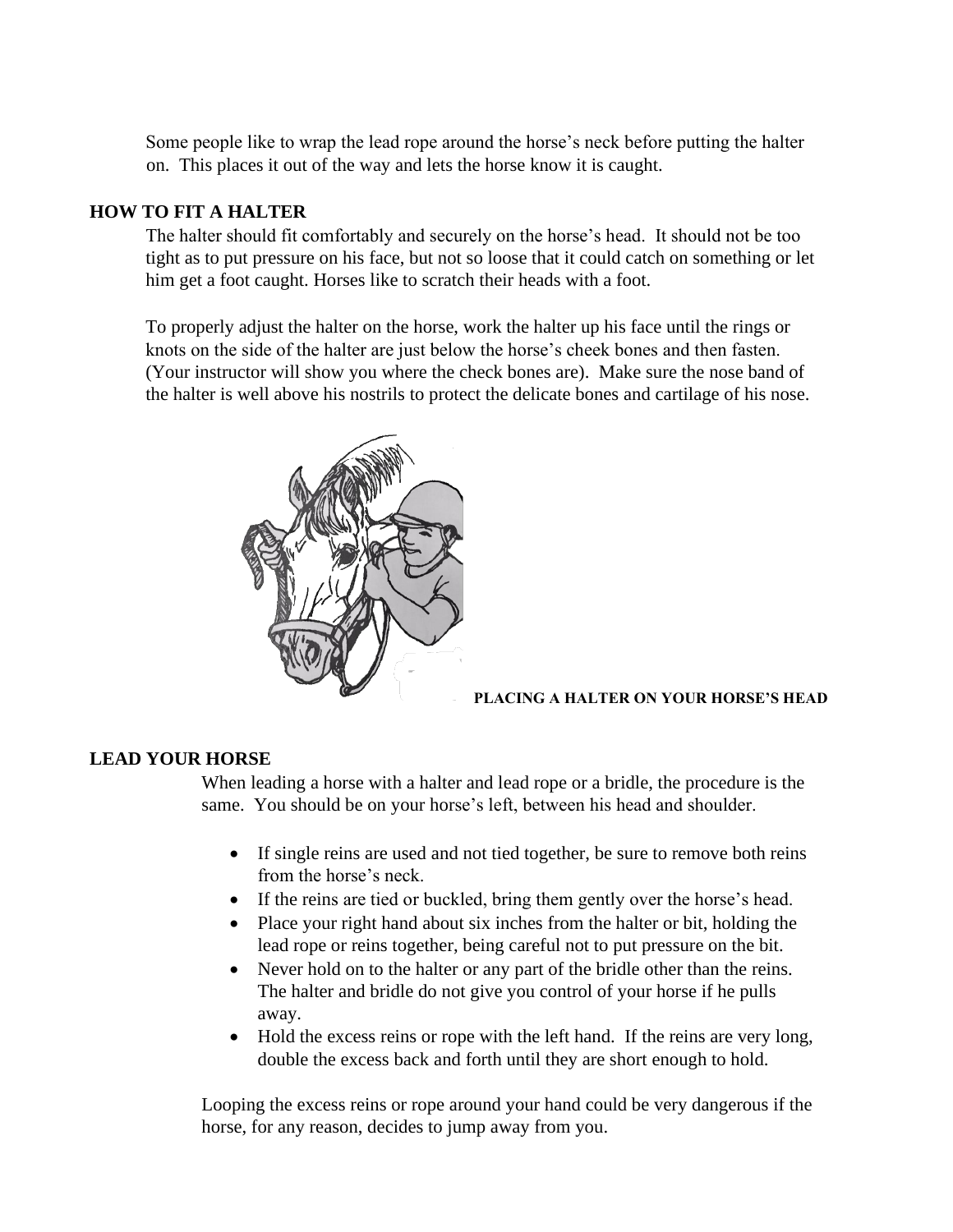

**LEADING SAFELY**

# **TURN YOUR HORSE**

When turning the horse, you should turn his head away from you by moving your hand under his chin to the right. Continue moving around with your horse as he turns to prevent the horse from stepping on your feet.

If you must turn the horse toward you, switch the lead rope in your hands and place your right hand on his shoulder as your turn him to keep him an arm's length away from you.





# **TIE YOUR HORSE**

When it is time to groom or saddle your horse you will need a way to keep the horse standing still while you work.

There are several ways to do this. Tie the lead rope to a solid object that can not be moved such as a:

- Wall with a ring in it
- Strong fence post
- Hitching rail or something similar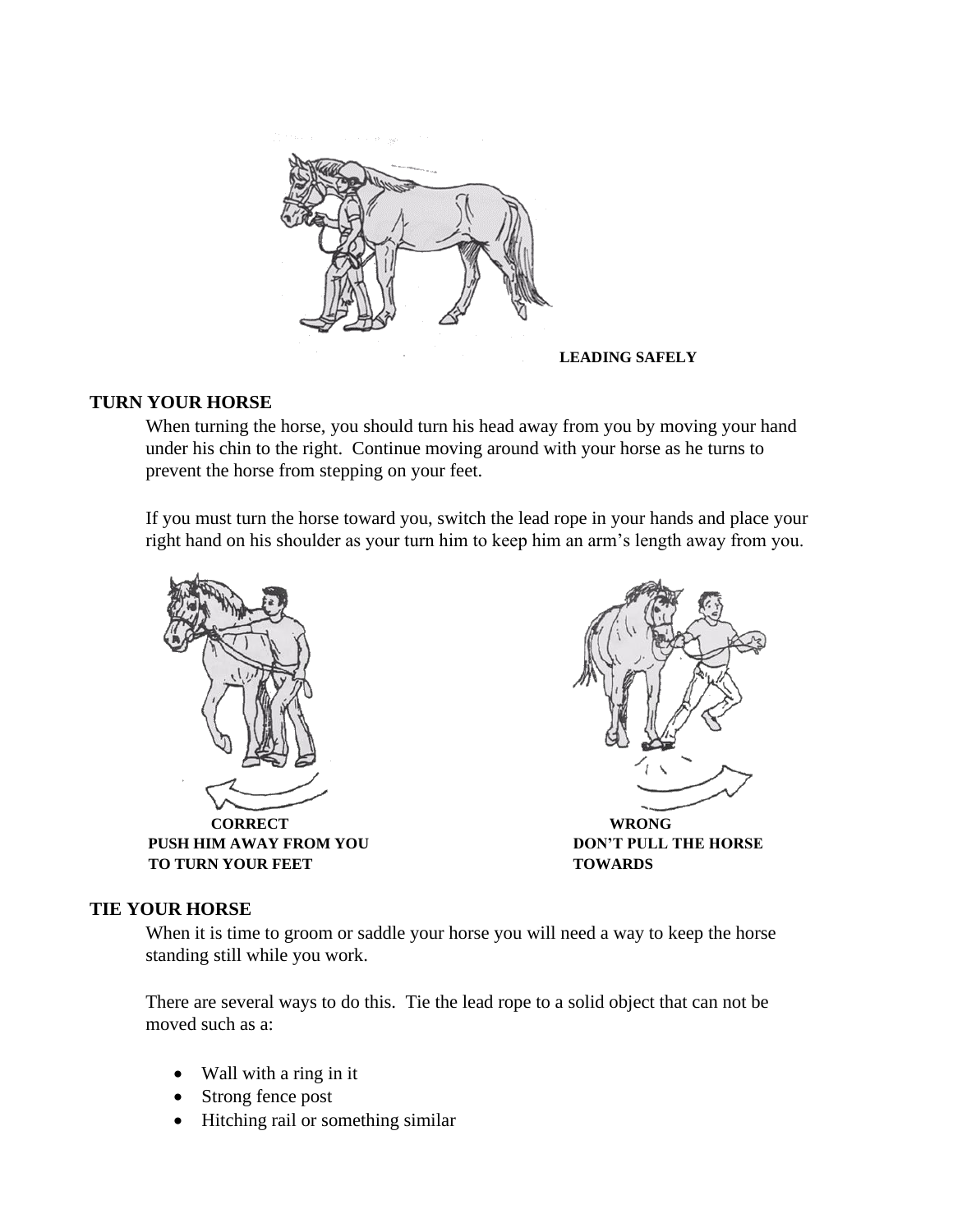Whenever you tie your horse, you should use a quick release knot. Always tie at a height level with the horse's back or higher. It is important not to tie lead rope too long. If the horse decides to put his head down, he could step over the rope.



**TIED TO A FENCE POST**

**TIE AT THE PROPER LENGTH SADDLING REQUIRES A SHORTER TIE LENGTH** 



**NOSE TO STRETCH TO THE GROUND**

# **CROSS-TIES**

Another common way to secure a horse is by using crossties. Crossties are usually two ropes tied high up on each side of the walkway in the stable. Each rope will usually have a snap or clip to attach it to the halter. They attach to the side rings on the part of the halter that goes around the horse's muzzle. Crossties should always have a breakaway connection for safety.

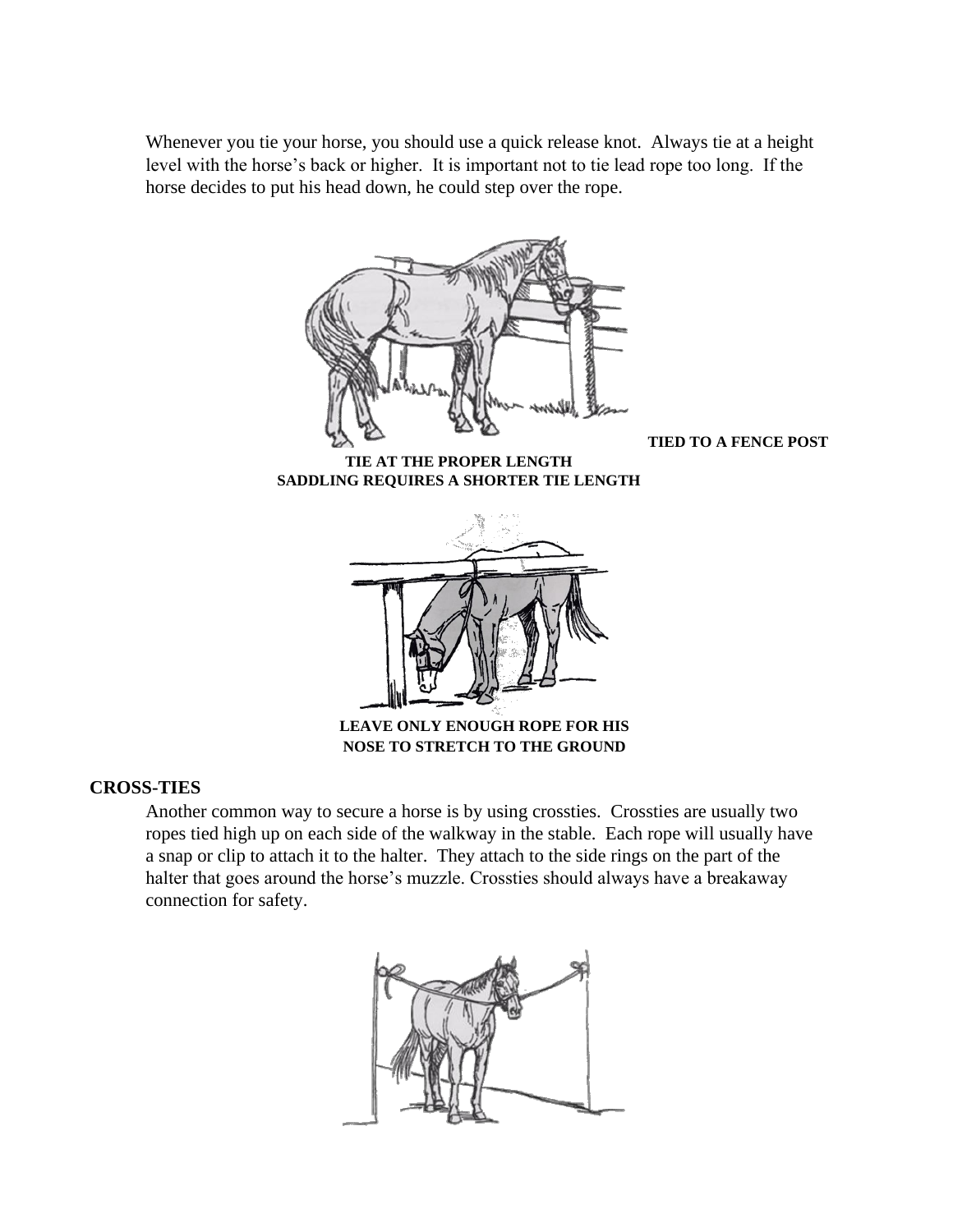# **TIE STALL**

If your horse is in a tie stall, you will have to approach the horse from the rear. Speak to him before you enter the stall. Place your hand on his hip. Be sure to make the horse move over to give you some room. Walk to the horse's lead and pat him on the neck.



**APPROACH A HORSE FROM THE REAR**

# **TYING A HORSE SAFELY**

Horses should always be tied with a halter and lead rope, NEVER a bridle and reins. Horses may pull back and injure their mouth or break an expensive bridle if this rule is not followed.

- When you tie a horse up, always tie to something solid that he cannot break or pull loose. If he should pull back and break off a piece of board, he might run and drag it in a panic and get badly hurt.
- Tie a horse at the level of his back or a little higher. Tying him low may make him pull on the rope. He can get a foot over it and get hurt.
- Give him only enough rope for his nose to stretch to the ground no more or he can get hung up in the rope. A good test is to see (if you took the halter off the horse) if the top of the halter would just touch the ground when it is hanging from the tie rail. This is a safe length of rope for most tying (about 18" to 24"). For saddling, it is recommended to tie shorter.



**TYING TOO LONG IS DANGEROUS**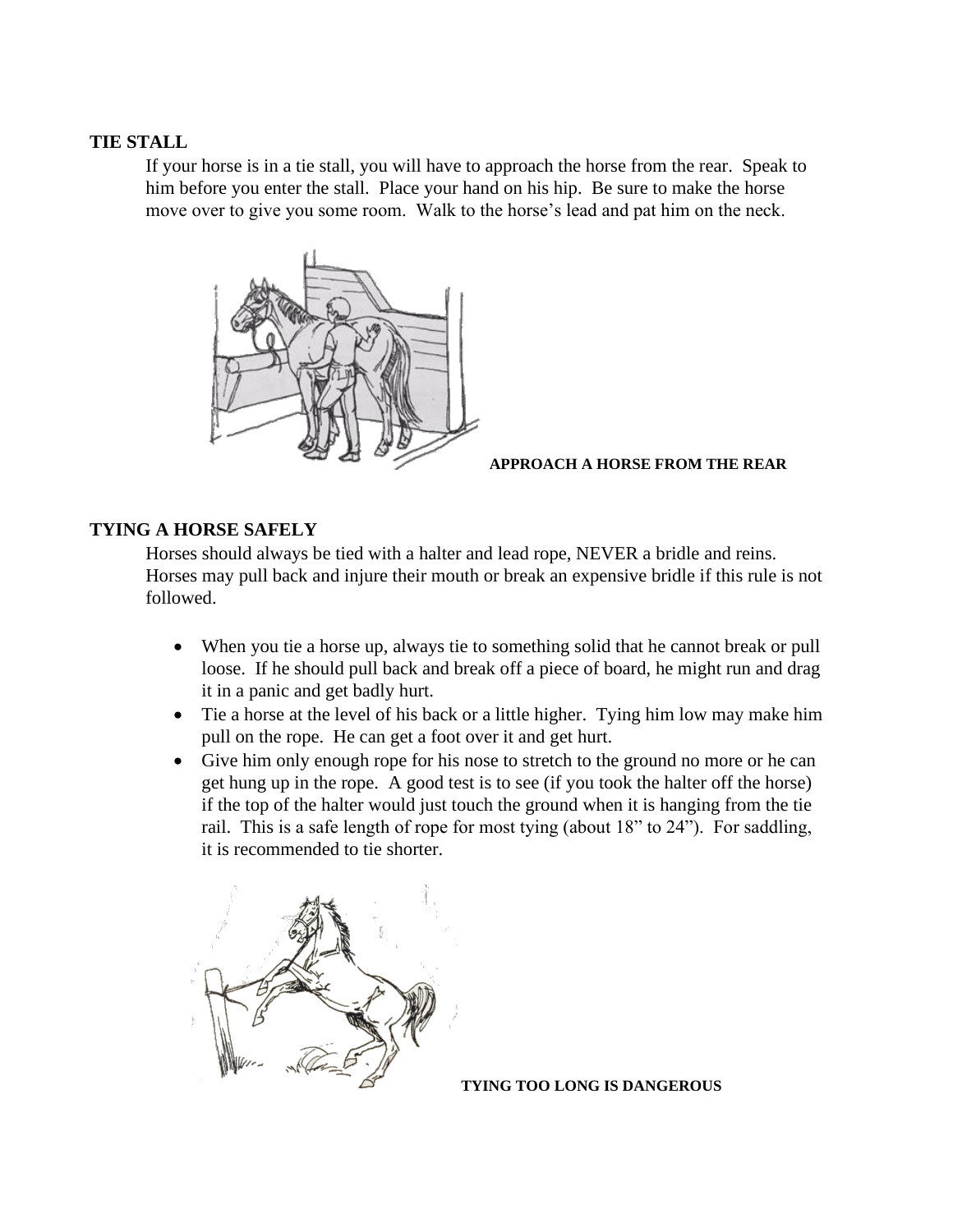# **QUICK RELEASE KNOT**

The best knot to use is a quick release knot (also called a safety knot). This is a jerk loose release knot that can be pulled loose quickly if a horse should pull back and fight the rope.



# **GROOMING**

Grooming is a very important part of your horse's health. A good work over with a curry comb and brush will remove unsightly dandruff and dirt which causes saddle sores. Grooming also gives your horse's coat a shine, and makes your horse feel good.

# **Curry Comb**

Used on horse's body in a circular motion to bring the dirt to the surface. A hard curry comb should not be used on the face, legs, or any bony area on the horse.

# **Hard Brush or Dandy Brush**

Used in the direction of hair growth to remove the dirt. Brush in firm short strokes to remove deep down dirt. Be careful on the face with this brush.

# **Soft Brush**

Used on the face and body to remove surface dirt and put a shine on the horse's coat.

#### **Mane and Tail Comb**

Used on the mane and tail to remove tangles. Start at the bottom and work towards the top, removing tangles as you go.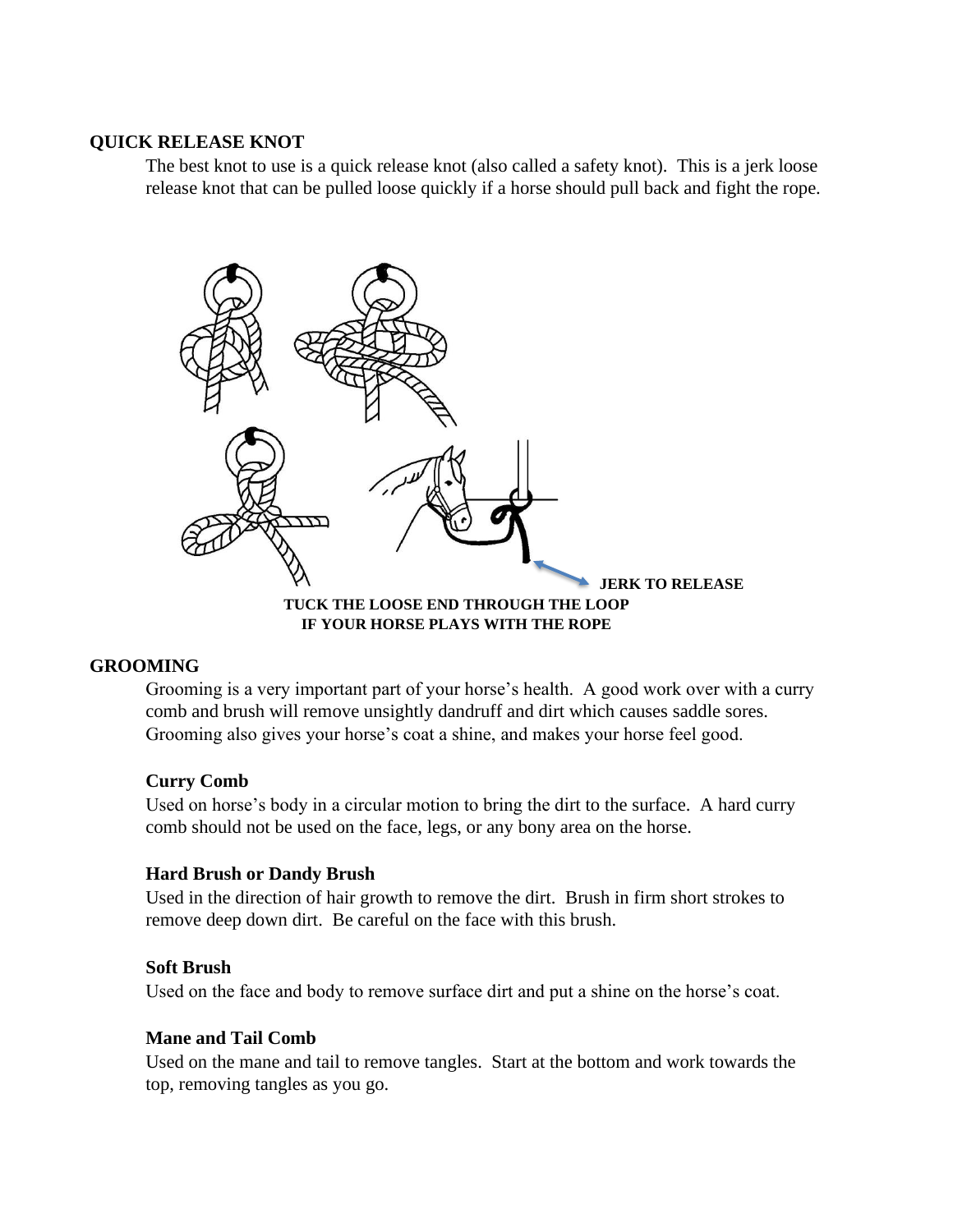# **Hoof Pick**

Used to remove dirt, rocks and manure from the horse's hooves. The hoof pick is held in the palm of your hand with the point away from your body. Always clean the hoof working away from yourself.



# **HOW TO STAND AND MOVE**

Pay attention to your horse as you groom him. He should be calm and relaxed and aware of you. If he becomes irritated, fidgety or distracted, you may be brushing too hard or too fast and you many need to get his attention back on you.

- When grooming, start at the front of the horse and work your way back.
- Stand facing the rear of the horse so you can see his feet. It's a good idea to keep one hand on the horse to keep him a safe distance from you and so that you can feel him move.
- As you move around the horse's hind end, stay close and keep one hand on his rump, speaking to him as you move, so that he is always aware of where you are.



 **KEEP ONE HAND ON THE HORSE WHILE YOU WORK**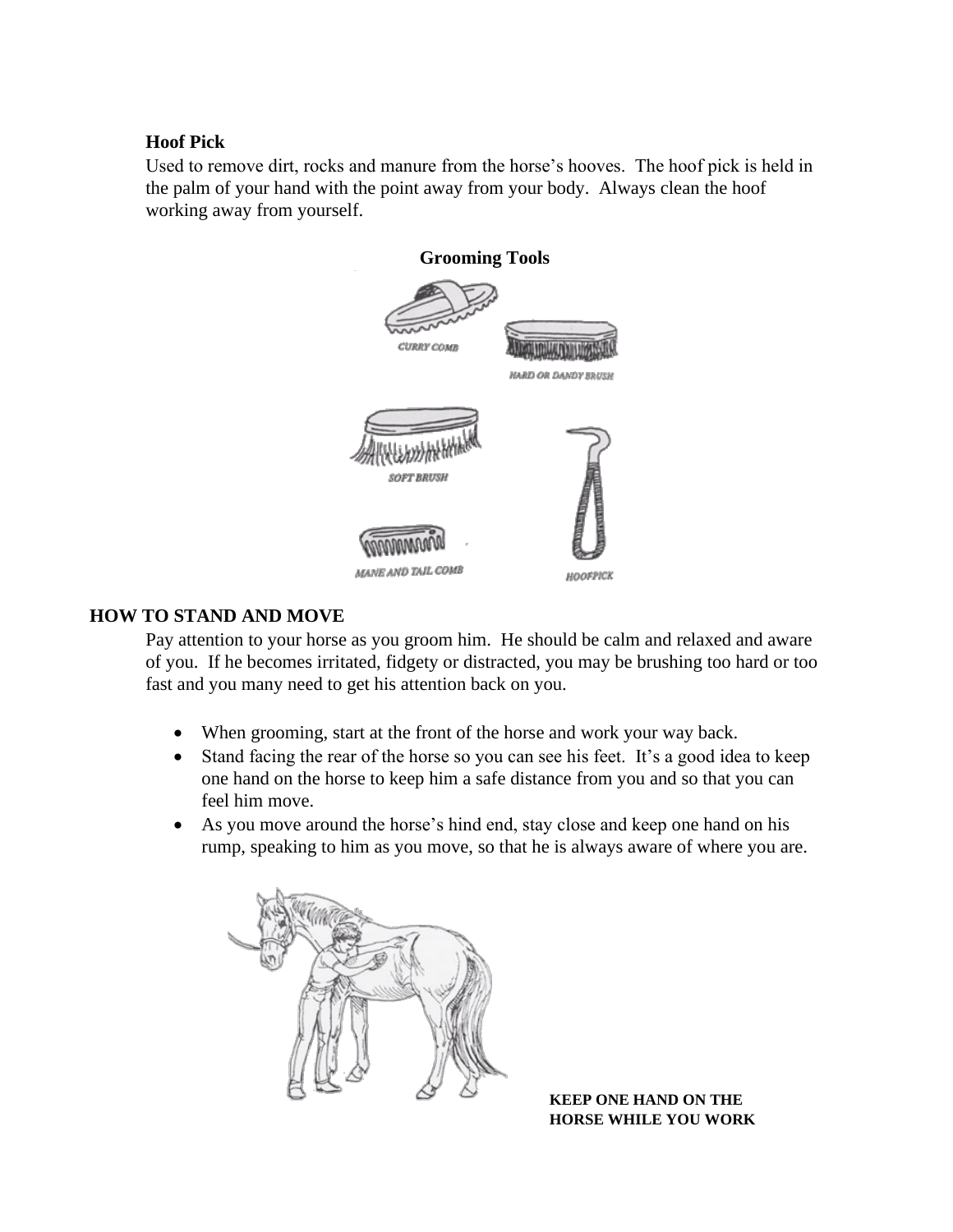#### **PARTS OF THE HORSE**

When working around horses there are some special words and terms that you will need to know. Some parts of the horse are shown below.

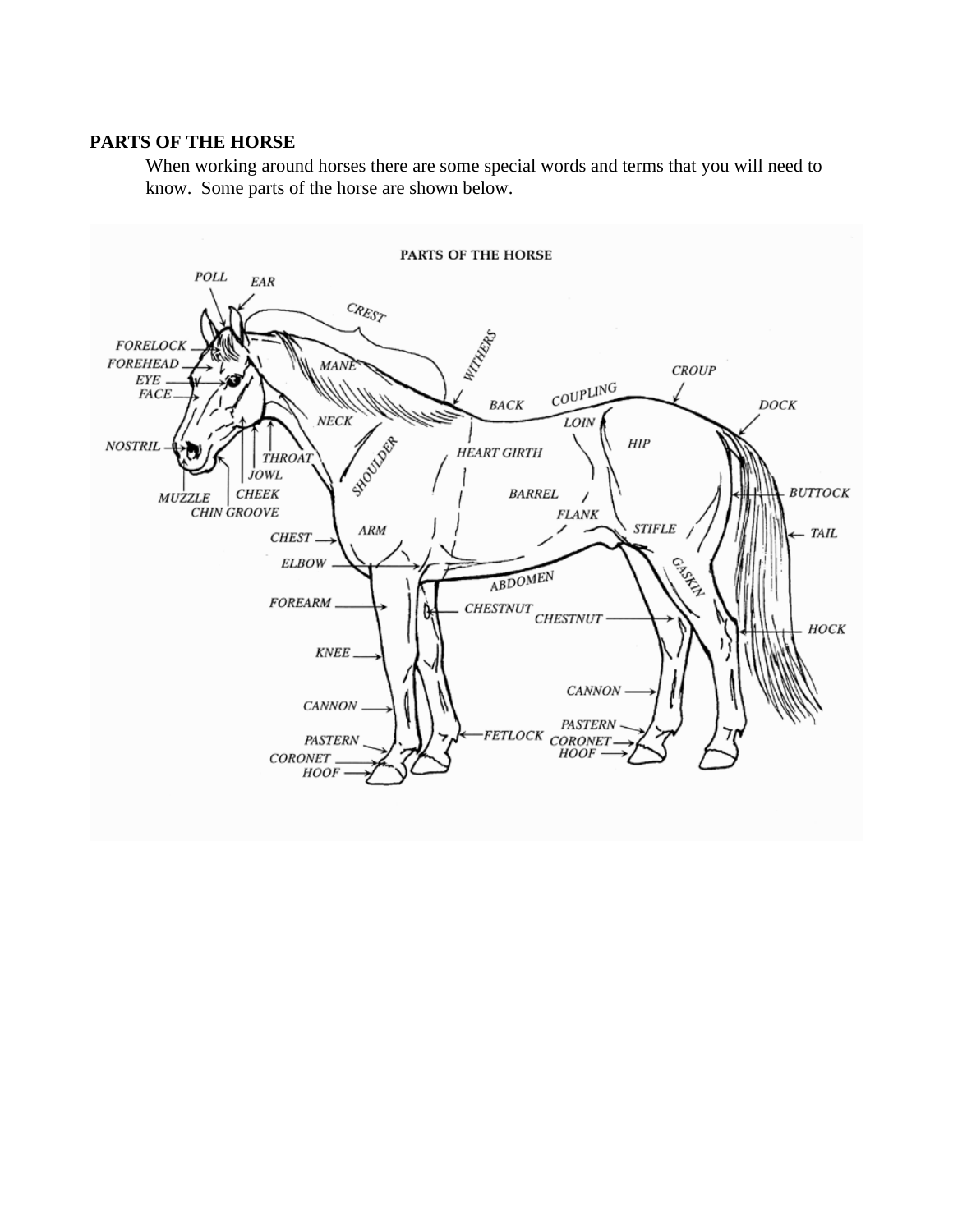# **READING A HORSE'S EARS**

The horse's ears and actions are the key to his emotions. He can tell you what he is paying attention to and how he feels by the way he uses his ears and the way he acts. Following are some tips to his emotions.





**EARS POINTED STIFFLY FORWARD EARS POINTED LEFT AND RIGHT Alarmed or nervous about what's ahead. Relaxed, paying attention to the scenery Looking out for danger. on both sides.**



**EARS FORWARD BUT RELAXED EARS TURNED BACK BUT RELAXED Interested in what's in front of him Listening to his rider or what's behind him** 





**EARS STIFFLY BACK DROPPY EARS behind him, might kick if annoyed.**



**Annoyed or worried about what's Calm and resting, horse may be doing.**